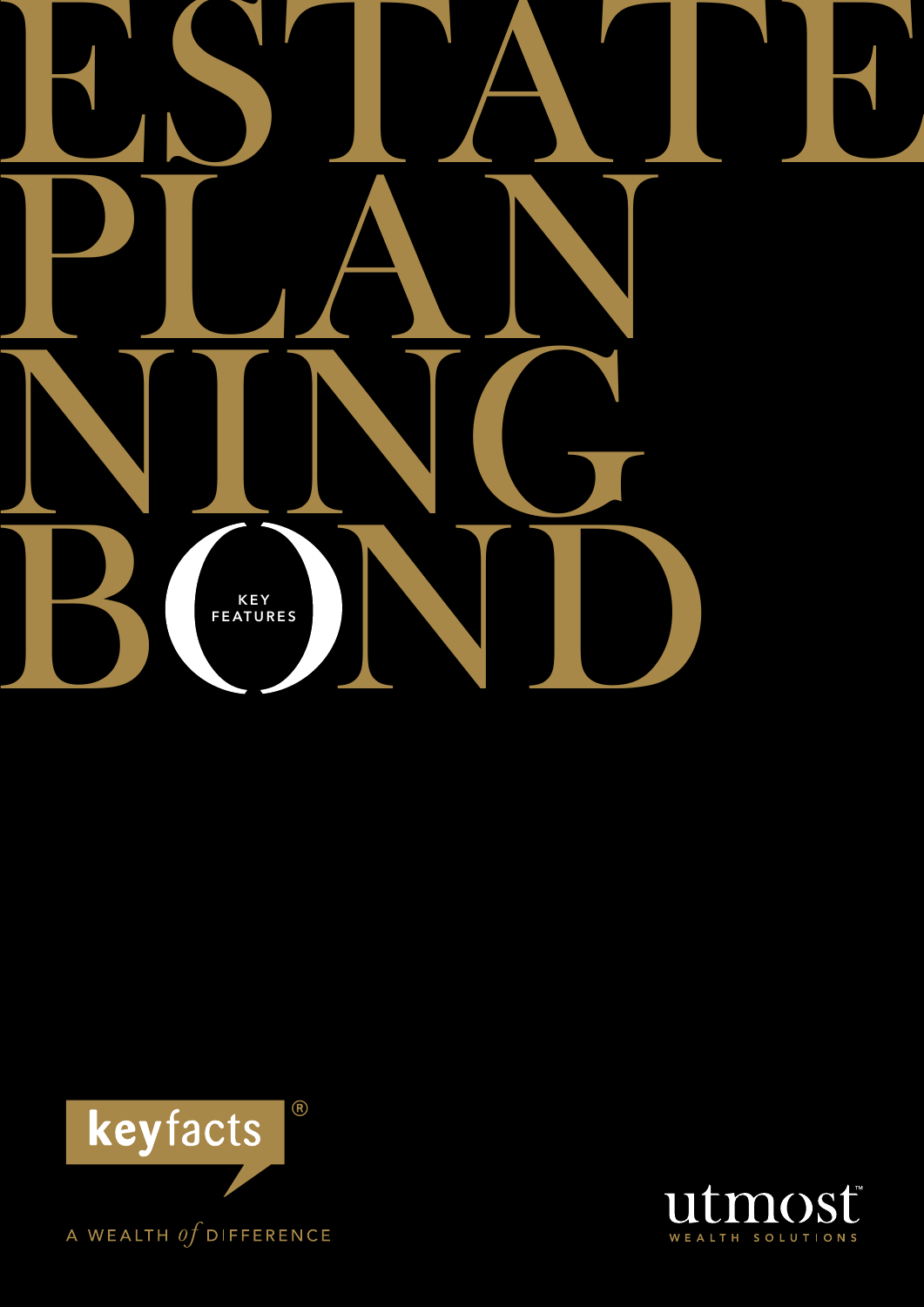### utmost WEALTH SOLUTIONS

Utmost Wealth Solutions is the brand name used by a number of Utmost companies.

The Estate Planning Bond is issued by Utmost Limited.

 $\angle$ IMPORTANT INFORMATION

5 **RISKS** 

6 QUESTIONS AND ANSWERS

10 FURTHER INFORMATION  $\bigcirc$ The Financial Conduct Authority is a financial services regulator. It requires us,

Utmost Limited, to give you this important information to help you to decide whether the Estate Planning Bond is right for you. You should read this document carefully so that you understand what you are buying and then keep it safe for future reference.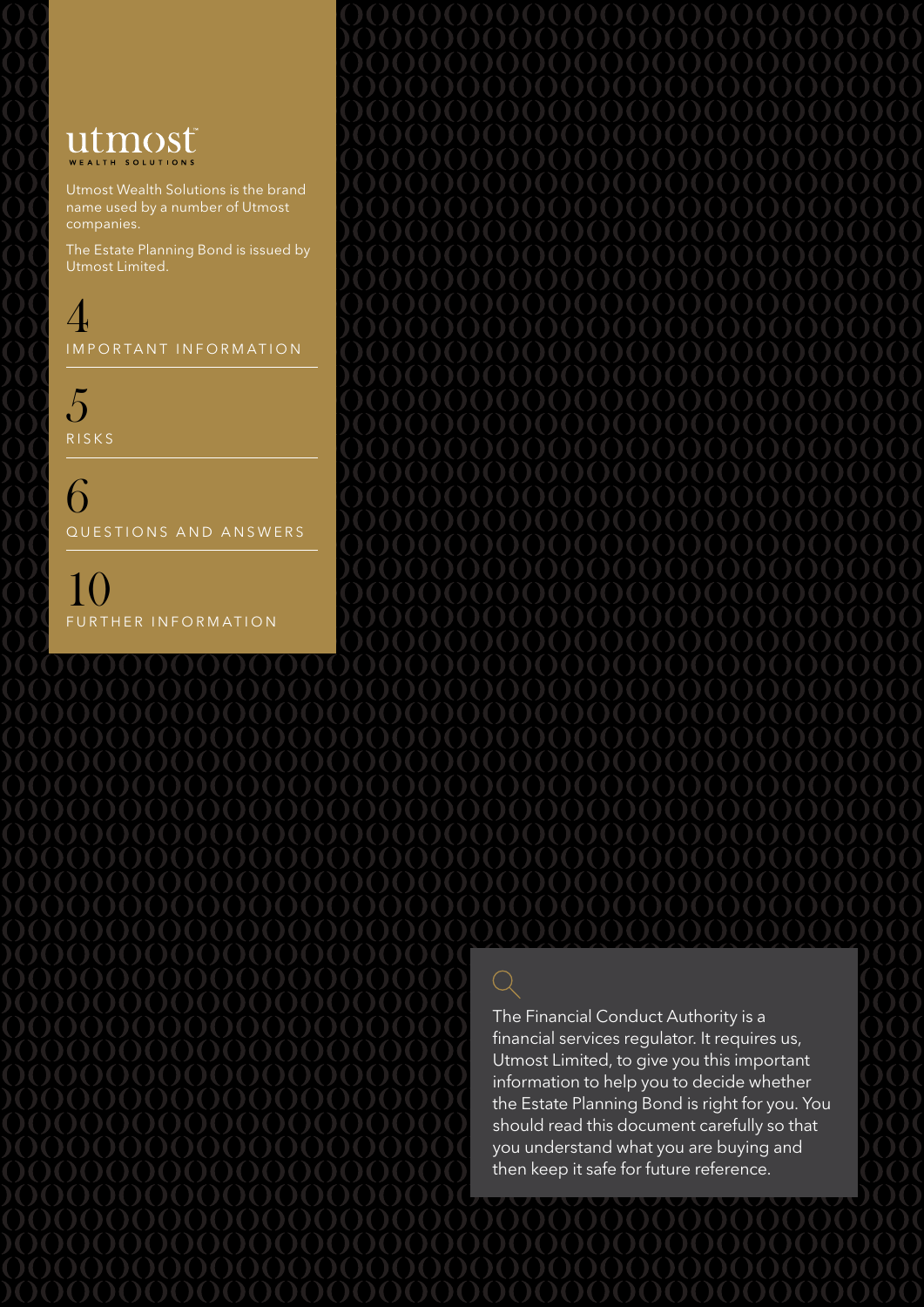# B efore you begin

You should read this document together with your Personal Illustration and any applicable disclosure documents. We have highlighted in bold the documents that contain additional information about the risks and features associated with this bond. Ask your financial adviser if you need copies of these documents. You need to be comfortable that you understand the benefits and risks of this bond before deciding whether to invest.

The purpose of this document is to help you to make an informed decision. However, you are required to seek professional financial advice before you decide to purchase this bond.



Wherever you see this icon it highlights that further information on the subject can be found within the Product Guide. The Product Guide will also show this icon in the relevant section to make it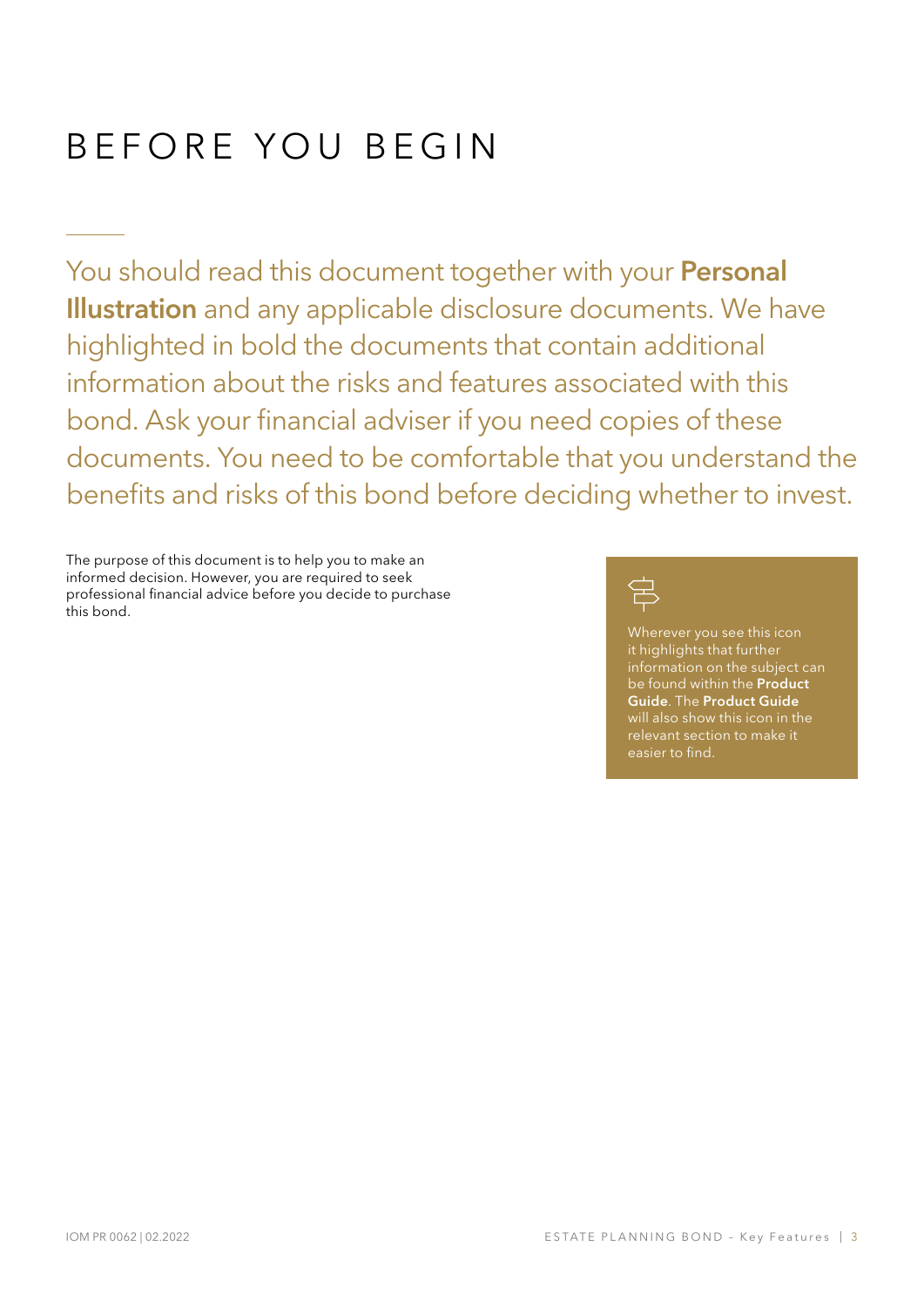# I mportant I nformation

#### WHAT IS AN ESTATE PLANNING BOND?

It is an international single premium bond, combined with a trust, managed by your appointed trustees. It is always written on a capital redemption basis which means that it can continue for 99 years and does not have to end when you pass away.

The money you invest is used to purchase units in funds that are linked to stock markets and deposits. This combines your investment with other investors who have similar objectives.

#### WHO SHOULD CONSIDER THE ESTATE PLANNING BOND?

The Estate Planning Bond is designed for people who wish to reduce their UK Inheritance Tax (IHT) liability and can give up access to their invested money (or 'capital') forever, but still need to receive regular payments (referred to as 'income') from their capital during their lifetime.

'Income' payments are regular withdrawals of capital from the bond.

It is not possible to close (or 'surrender') the bond during your lifetime, nor can the 'income' payments be amended or suspended in any way. Because of this, an Estate Planning Bond may not be appropriate for you if you have no other form of savings or income. Additionally, if you are not in need of an 'income' from the bond and wish to let it accumulate, this can reduce the effectiveness of your IHT planning. Please speak to your financial adviser to ensure that the Estate Planning Bond suits your needs.

The bond can be taken out by single investors or by joint investors who are married or in a civil partnership. It is designed for investors who are aged 50 or over, have estate planning requirements and a need for an 'income' from their investment. The maximum age for applicants at the start of the bond (before and after underwriting) is 94 years.

The Estate Planning Bond is a complex product, and it is strongly recommended that you seek professional advice to make sure it is suitable for you.

We accept no responsibility for the consequences of your investment in the bond, including the product suitability and personal tax position.

#### IT AIMS

- $\rightarrow$  to reduce your potential UK Inheritance Tax liability
- $\rightarrow$  to increase the value of your investment by allowing you to select from a wide range of funds
- $\rightarrow$  to provide you with an 'income' during your lifetime, or until the value of the bond reduces to zero
- › to allow you to benefit from tax deferral on that 'income' during your lifetime (where applicable) or until the capital is reduced to zero
- $\rightarrow$  to allow you to pass on your remaining wealth to your beneficiaries, under the terms of an appropriate trust.

#### YOUR INVESTMENT

You must invest a single lump sum of at least £50,000. No further investment into the bond can be made during your lifetime. With the exception of 'income' payments that you agree at the start of the bond, you must be willing to give up access to your capital.

After your death (or the death of you and your spouse or civil partner in the case of a joint application) additional investments ('additional single premiums') may be added to the bond, subject to the approval of the Trustee(s). Each additional single premium will have its own charges, at the rates applicable at the time they are made, and each will have its own cancellation rights.

If you ask us to pay an initial charge for advice to your financial adviser from the payment you send to us before it is invested, the amount you send must total at least the minimum investment amount of £50,000, plus any agreed initial charge for advice.

See the 'What Charges for Advice Will I Pay?' section on page 6 for more information about the different types of charges we can arrange.



Read the 'Estate Planning Bond Essentials' section of the Product Guide for further information.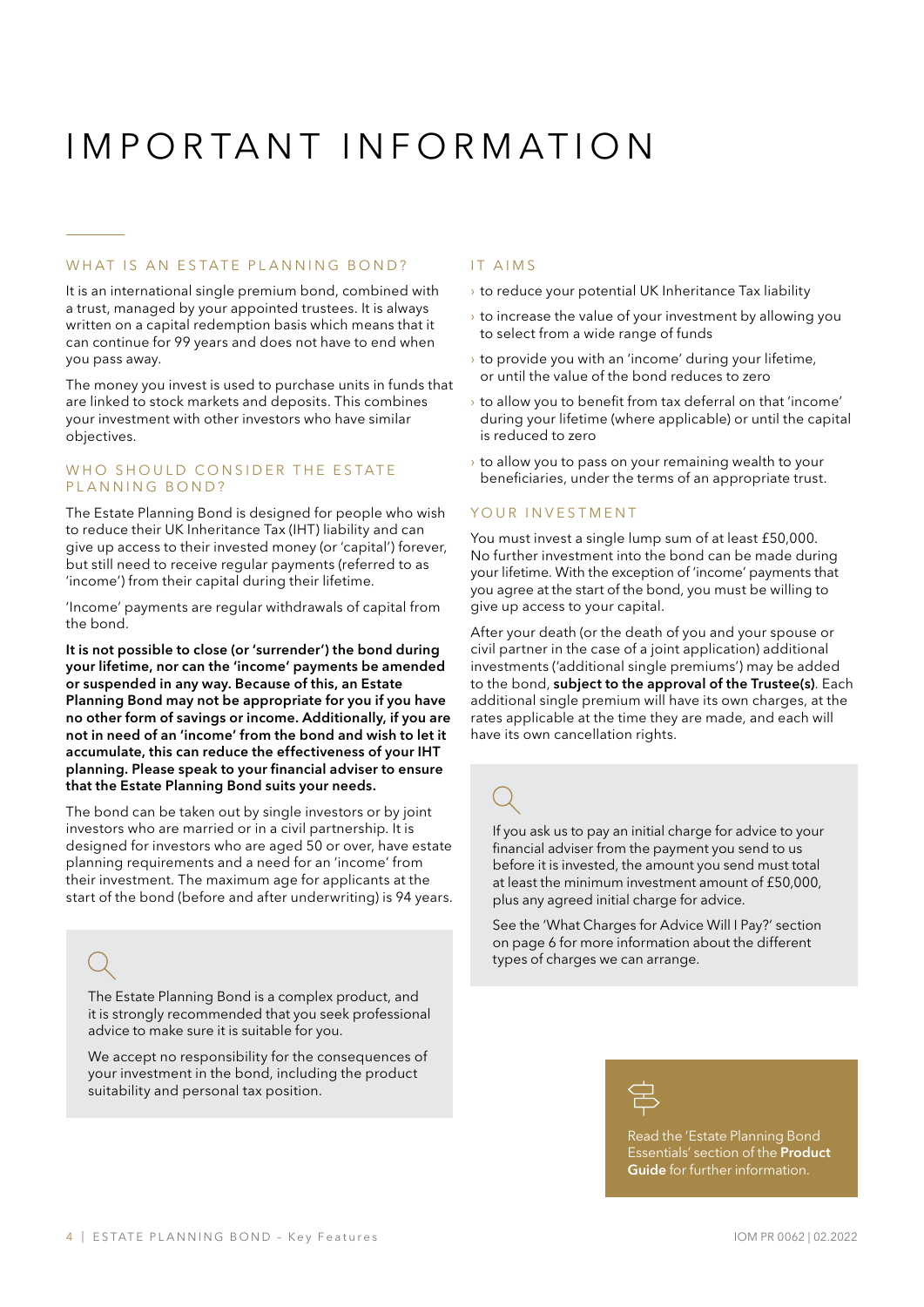### R isks

When considering applying for an Estate Planning Bond, you should to keep in mind the following risks:

#### RISKS RELATING TO LINKING YOUR INVESTMENT TO FUNDS

- › The funds available through the bond are linked to stock markets and other investments. Their value will fall and rise in line with these markets and is therefore not guaranteed. This means that your trustees may get back less than you invested
- $\rightarrow$  If the bond invests in a fund that is set up in a different currency from the bond, a currency conversion will apply. All costs and exchange risks associated with currency conversion will be charged to the bond. Currency exchange rate fluctuations may affect the value of the bond
- › If the growth of your chosen fund does not cover the charges, then this will lower the value of your investment
- $\rightarrow$  Some of the funds in which you can invest may carry additional risks because of the types of assets they invest in, here are a few examples:
- The value of funds that invest overseas may fall and rise due to changes in exchange rates
- Funds that invest in emerging markets may show greater movements in performance due to the nature of the assets held by the fund
- There may be a delay in accessing your money if you invest in property funds.
- > There are other risks which could affect the performance of the funds that you invest in. For more details, we recommend that you request from your financial adviser or fund manager, the Key Investor Information Document (KIID) for any fund that you choose and refer to the Fund Specific Risks document.

#### **GENERAL**

- › Inflation will reduce the value of what can be bought in the future with the proceeds of the bond
- $\rightarrow$  The bond's charges may increase in the future, beyond those shown in your Personal Illustration
- › If the trustees agree to pay any one-off adviser charges from the bond, any tax liability created may fall on you as the Settlor or the beneficiaries depending on the type of trust created and the circumstances of the trust at the time
- › The tax treatment of the Estate Planning Bond cannot be guaranteed as tax law and practice may change in the future or differ from our interpretation. Therefore the value of the tax benefits provided by this bond may change, which could result in a higher amount of UK Inheritance Tax being paid by you or your estate than you expected. The tax treatment of the bond (including the treatment of 'income' payments) also depends on your individual circumstances and may change
- › The Estate Planning Bond requires you to take an 'income' in the form of regular withdrawals of capital. Withdrawals, including any charges for advice, may reduce the value of your investment below its original value, especially at times when investment growth is low or when the level of withdrawals is higher than growth of your chosen investment after charges. In addition the potential for growth may be lower than that noted in your Personal Illustration
- $\rightarrow$  The policyholders are only covered by a compensation scheme if we become unable to meet our financial obligations. In other circumstances, such as when a fund manager or a deposit taker (bank or building society) fails, our policyholders will not normally be covered by a compensation scheme. See the 'Compensation' section in this document for further information.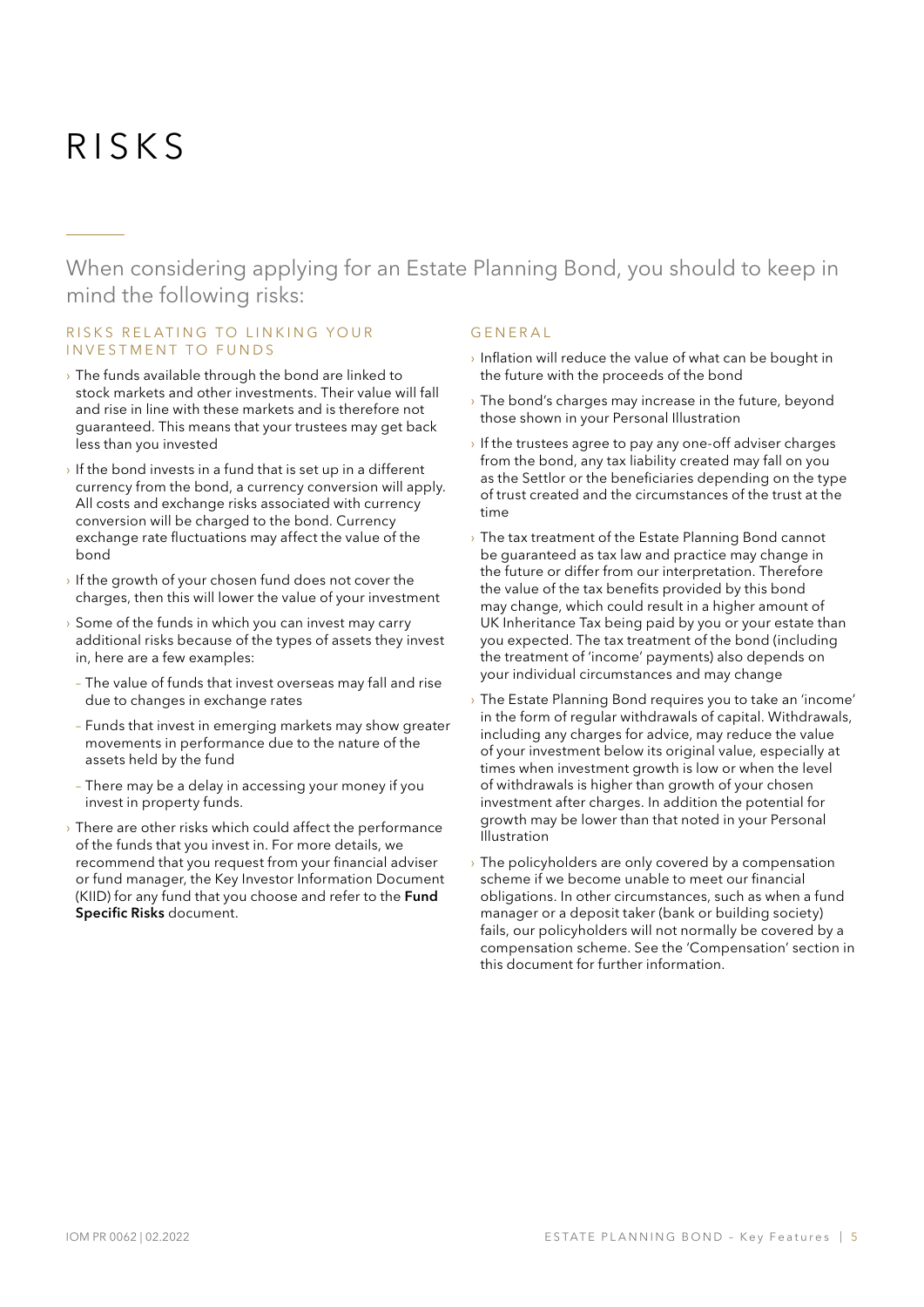# Q uestions and A nswers

### 1. CAN I CHANGE MY MIND?

You currently have 30 days to cancel the bond. The 30 days begin on the day you receive Your Right to Change Your Mind Form. If, for any reason, you decide that you do not want to take out this bond, return the form, along with the original policy documentation, within 30 days to the address stated on page 12. The amount we give back to you is calculated as noted below.

If the value of the investment falls before we receive your cancellation request, an amount equal to the fall in value will be deducted from any refund you receive. However, if the value of the investment has increased you will only get back the amount you originally invested, minus any charges for advice already paid. If necessary, you will need to reclaim any refundable payments in relation to these charges directly from the relevant party (i.e. your financial adviser).

If the bond is linked to assets which cannot be cashed in easily, such as fixed-term deposits or funds with infrequent dealing days, it may be some considerable time before the asset can be sold or redeemed and your money returned to you. If there are any penalties applied by the deposit taker or fund manager for early cancellation, these will be passed on to you.

If you do not use your right to cancel within the 30 days cancellation period your bond will continue in line with the Policy Conditions.

#### 2 . W hat charges do YOU APPLY?

The current charges we take for running the bond are shown in your Personal Illustration. More detailed information on charges can be found in our separate Guide to Charges document, available from our website www.utmostinternational.com or from your financial adviser on request. It is important that you read both items together with this Key Features Document and any applicable disclosure documents.

Summaries of the charges applicable are below:

- › Standard Product Charges We apply these charges (Administration and Flex-Charge) to the bond to cover the set up and administration of the bond
- › Conditional Charges Whether or not your trustees pay these charges depends on the options chosen when managing the investment
- › Investment Charges and Costs These charges are for the investment and fund choices you or your trustees make. They depend on the funds and investment services chosen, and include any charges made by the underlying fund manager for running the fund.

We may change our charges if our costs change unexpectedly, for example if tax rules change. We'll tell your trustees if this happens.

However, administration and dealing charges will be increased on 1 January each year in line with the UK Retail Prices Index without any notification to the policyholder. Payment charges are based on the bank charge we incur in making the payment and can be increased without notice where the charges incurred by us increase.

Charges reduce the value of the bond and its growth potential.

#### 3. WHAT CHARGES FOR A D V I C E W I L L I PAY?

We can apply charges to the bond for the advice provided to you by an appointed financial adviser, Investment Adviser or External Manager and/or Custodian (EMC) in the following ways:

- **Outside of the bond** for advice provided by the financial adviser, an initial adviser charge can be taken outside of the bond before your premium is invested. If you would like us to arrange for an initial charge to be paid outside of the bond, you will need to complete the relevant section within the application form
- Inside of the bond Ongoing or one-off charges can be applied as a payment from the value of bond after the premium is invested. Any charges for advice which are agreed to be paid from the value of the bond must be requested by the trustees and they will need to complete the relevant sections in the Adviser Charges Pack.

Further details on charges for advice can be found in our Guide to Charges.

If you, or where appropriate the trustees, choose to pay any charges for advice from the value of the bond, then, depending on the type of advice given, the charge may form part of your 5% annual tax-deferred entitlement. Speak to your financial adviser about potential tax implications connected with paying for advice from the value of the bond, before investing or setting up any agreements to pay such charges.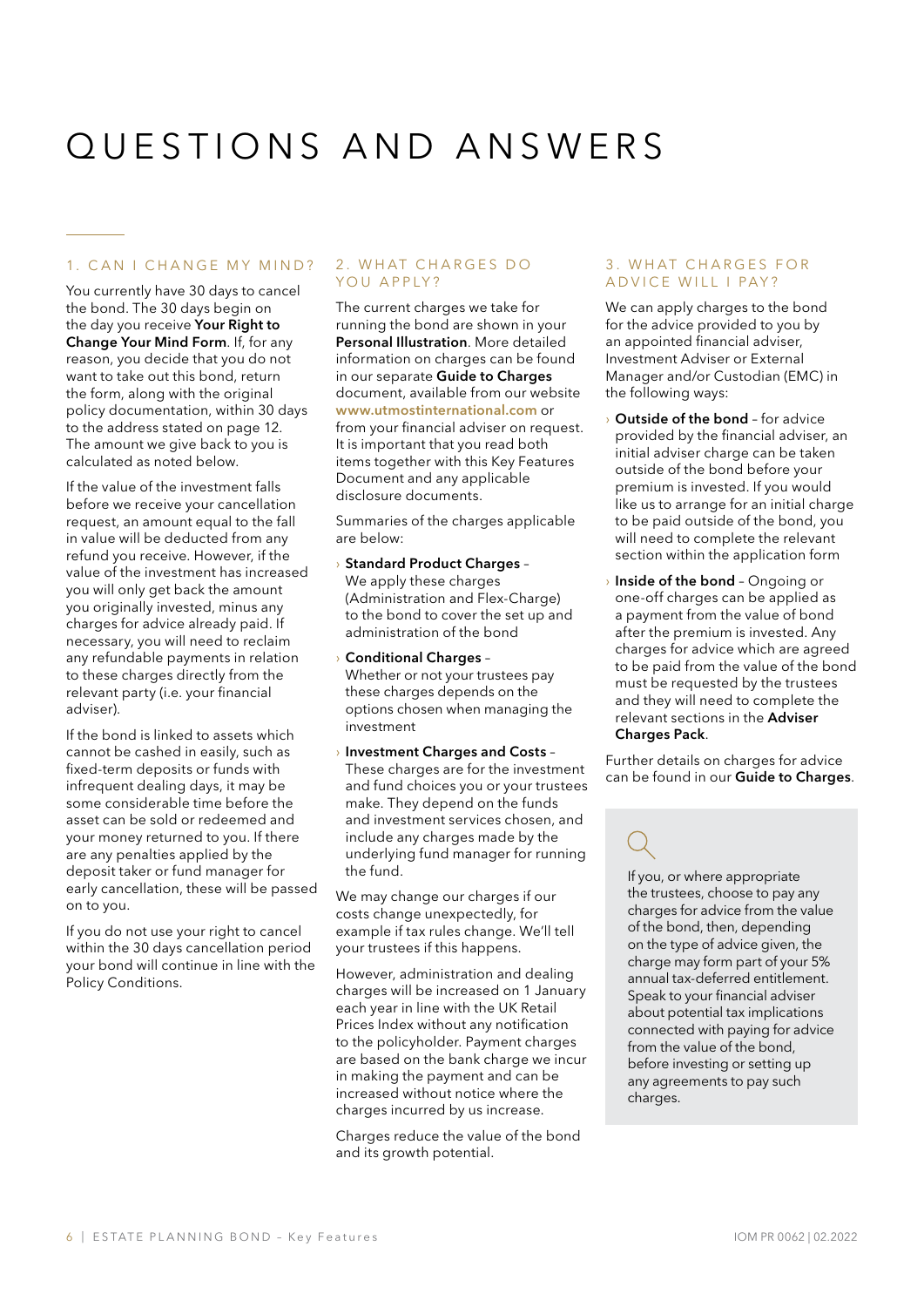#### 4. HOW DO I INVEST?

You will need to complete an application form and a trust deed.

You can send your investment to us by telegraphic transfer, BACS, CHAPS, faster payments, banker's draft or cheque. Your bank may charge you for some of these services.

#### Am I eligible to invest?

The maximum age for applicants at the start of the bond (before and after underwriting) is 94 years.

Underwriting is the process we use to assess your life expectancy so that we can more accurately calculate the amount of your investment that falls outside of your estate for Inheritance Tax purposes. Your 'rated age' is your age after we have assessed your life expectancy through underwriting. If your 'rated age' is over 94, we will be unable to proceed with your application.



Further information can be found in the 'Could the Estate Planning Bond Work For You?' section in the **Product Guide**.

#### 5. HOW DOES MY BOND WORK?

#### Why is there a Trust?

To reduce your potential UK Inheritance Tax liability, it is important to separate this investment from your estate. You do this by placing the investment into a trust. You gift the money to the trust and will no longer have access to your capital.

#### What is the role of the trustees?

The role of trustees is to own and manage the trust in the interests of its beneficiaries and to ensure it is distributed appropriately to them when the time comes to do so.



For details on choosing trustees, see the 'Trust Arrangements' section of the Product Guide.

#### What types of Trusts are available? There are two types of trust to choose from: an Absolute Trust or a Discretionary Trust.

- › If you select the Absolute Trust, you name your beneficiaries at outset and they cannot be changed
- › If you select the Discretionary Trust, your trustees will have the power to decide who is to benefit from the classes of potential beneficiaries described in the trust document.

#### How are the Trusts taxed?

It will depend on whether you have chosen an Absolute Trust or a Discretionary Trust and where your trustees or beneficiaries are resident or otherwise subject to tax.



You can find more information on this in the 'What Are The UK Tax Implications?' section in the Product Guide.

#### What do I need to do if I want to appoint Utmost Trustee Solutions as Trustee?

If you wish to appoint Utmost Trustee Solutions as trustee, you will need to complete the Estate Planning Bond Application Form for Applicants Who Wish to Appoint Utmost Trustee Solutions. This contains the appointments and agreements needed to appoint them and to set up the trust. You should also read Utmost Trustee Solutions — A Guide to Our Services which is available from us or your financial adviser on request.

The company details for Utmost Trustee Solutions Limited can be found in the footer at the end of this document.

#### Where will my money be invested? You can choose from:

- › funds available from a wide range of investment management groups
- › cash deposits available from a range of banks and building societies.

We set up a Dealing Account so that money can be held ready for investment or withdrawal. It can become overdrawn, possibly due to product charges or charges for advice being taken, and in such instances interest charges will be applied on this debit balance.

The minimum investment amount per fund or cash deposit will be determined by the investment manager.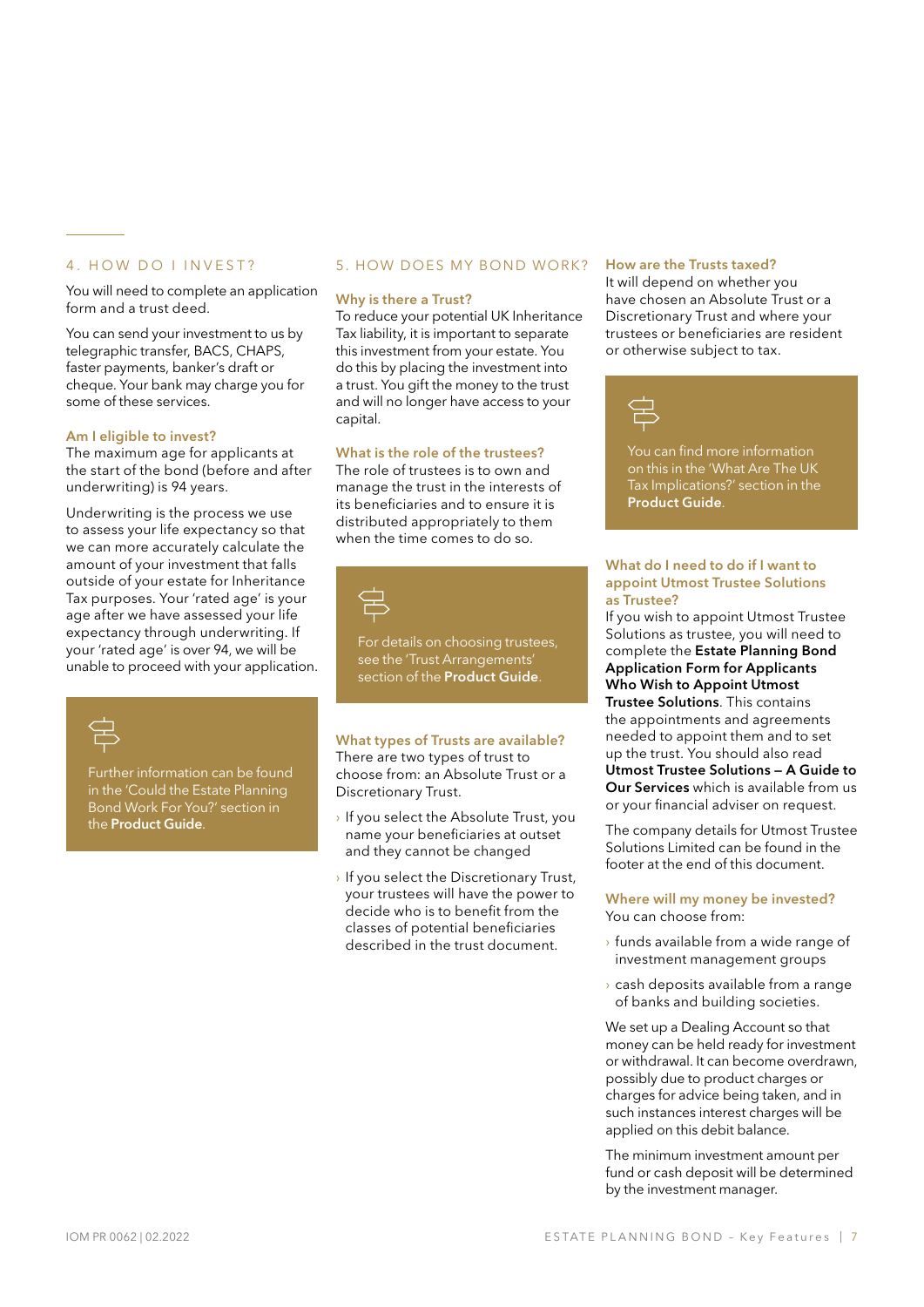# Q uestions and A nswers

#### Continued...

The Estate Planning Bond requires that you take an 'income' in the form of withdrawals of capital. Certain funds may have a longer notice period before any withdrawals can be taken, or may contain clauses in the fund prospectus that could delay withdrawing money in certain circumstances. These types of funds may not be appropriate for this product.



Further information can be found in the 'What Are My Investment Options?' section of the Product Guide.

Full details regarding funds can be requested from the relevant fund manager.

The funds that can be selected (to be linked to the value of your bond) must also be ones that are acceptable under UK tax legislation.

#### Can the trustees change the investments linked to the bond?

Yes, we will accept instructions from your trustees or an appointed Investment Adviser.

There is a charge for the sale and purchase of each fund or cash deposit. See your Personal Illustration for details of the current charge.

#### Can I nominate an Investment Adviser or an External Manager and/or Custodian to be appointed?

Yes. With our agreement you may ask us to take instructions from your nominated Investment Adviser on the initial fund choice and subsequent fund switches. All charges applied by an Investment Adviser will be treated as a charge for advice.

However, they will not count towards your 5% annual tax-deferred entitlement.

If we are asked to appoint an External Manager and/or Custodian, the standard quarterly administration we apply for these cases will be applicable to each External Manager and/or Custodian appointed. In cases where the External Manager and/or Custodian is able to provide electronic valuations, in a format acceptable to us, the administration charge may be reduced. The applicable administration charge will be shown in your Personal Illustration. In addition to the charges we apply, the appointed External Manager and/or Custodian will also charge for their service.

If you, or where appropriate the trustees, choose to pay any charges for advice from the value of the bond, then depending on the type of advice provided, the charge may form part of your 5% annual tax-deferred entitlement. Speak to your financial adviser about potential tax implications connected with paying for advice from the value of the bond before investing or setting up any agreements to pay such charges.

#### How will I know what the bond is worth?

The trustees can register for our website at www.utmostinternational.com to see the value of the bond at any time. If the trustees would prefer, they can contact our Customer Support team on +44 (0) 1624 643 345 for a valuation.

An annual paper statement will be sent to the trustees by post on the bond's anniversary. Additional paper statements are available on request however, there will be a charge for this.

#### 6 . C an I stop ' INCOME' PAYMENTS?

You must take a regular 'income' and you must decide how much 'income' you wish to take, either fixed or increasing each year, when you complete the application form. 'Income' payments are actually withdrawals of capital. You cannot change this during your lifetime or take additional withdrawals. If the value of the bond reduces to zero your 'income' payments will stop.

It is important to note that if you do not spend the 'income' you receive, it will remain inside your estate and may be liable to UK Inheritance Tax on death.

Any adviser charges paid to a financial adviser (on any matters not relating to investment advice or related services), which the trustees have agreed to be paid through the bond, will be treated as a withdrawal from the bond and will make up part of the bond's 5% annual tax-deferred entitlement.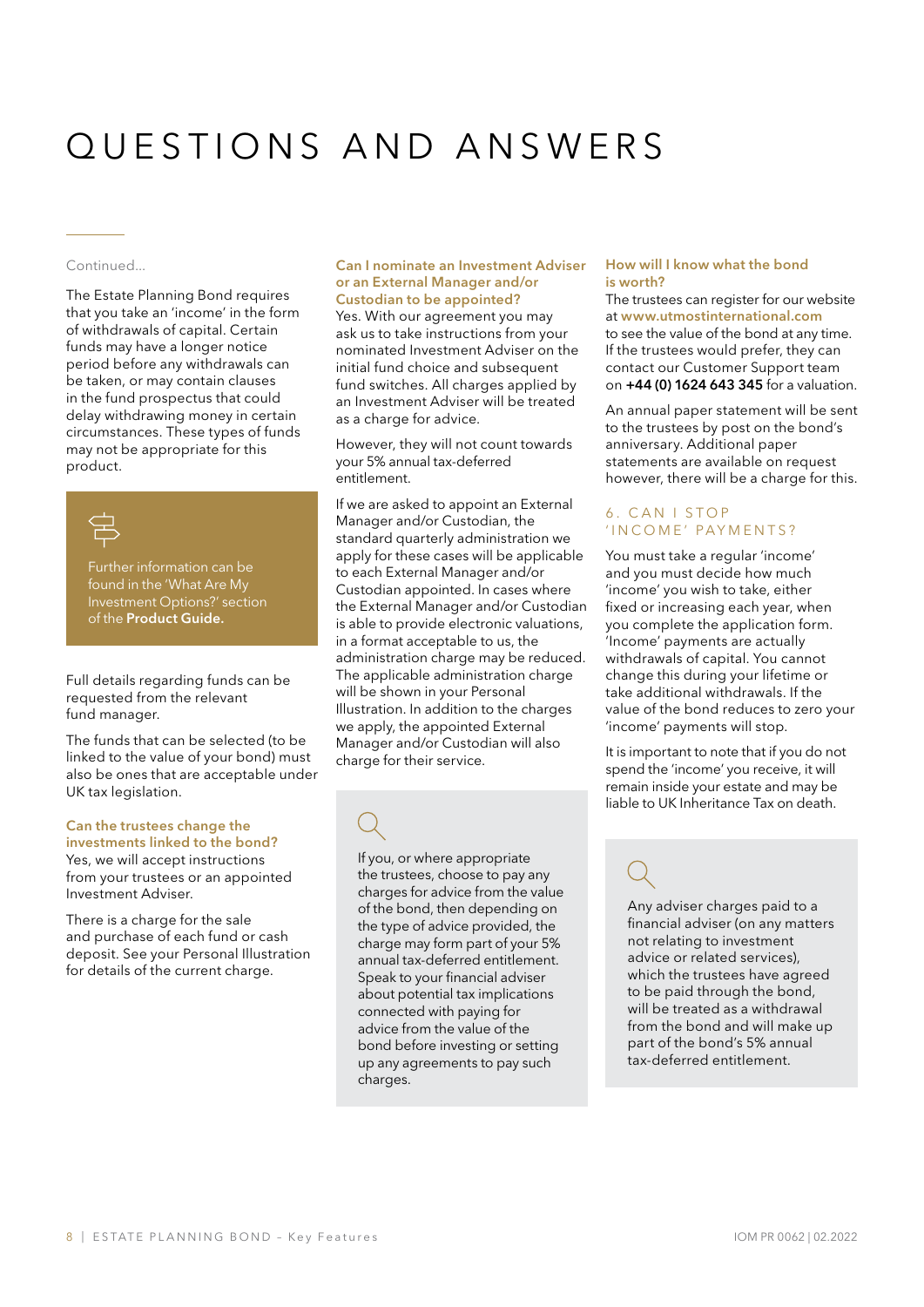#### 7. C an I surrender THE BOND?

No, you cannot surrender the bond. Surrendering the bond means closing it and withdrawing all of your money. It can only be surrendered or partially surrendered by your trustees, after your death (or after both of you have passed away, where you have set up the bond jointly with your spouse/civil partner).

Outstanding charges may apply on partial or full surrenders and the amount received will depend on the value of the bond at that time which can be less than originally invested. There is a charge for the sale of each fund and any withdrawals from cash deposits. There may be a charge for breaking a fixed deposit early or for not providing any required notice period.



Read the 'Getting Money From The Bond' section of the Product Guide for more information.

#### 8. WHAT ABOUT TAX?

#### Will I have to pay tax on the 'income'?

If you are a UK tax resident, you are currently entitled to withdraw 5% of the original investment amount each policy year for 20 years and defer any Income Tax payable.

If you do not take your full 5% entitlement in any policy year, the unused amount is carried forward for use in future years.

If you withdraw more than 5% of the original investment in any policy year then the excess will cause a chargeable gain and may become liable to Income Tax.

This liability may fall on you as the the Settlor/Donor or beneficiaries depending on the type of trust chosen and the circumstances of the trust at that time.

#### Is there any tax on the funds?

We do not pay Capital Gains Tax or Income Tax in the Isle of Man on investments held on behalf of our investors, so any investment, income or gains in these funds are allowed to grow free of these taxes. The only tax to which funds may be liable is that which is taken at source together with stamp and transfer taxes, and cannot be reclaimed.

#### Do I need to know anything else about tax?

Yes, how the proceeds taken from the bond are taxed is a complex issue.

The responsibility for any tax liability can depend on a number of factors. These include where you, your trustees and beneficiaries are resident or otherwise subject to tax and which type of trust you have selected.

For UK resident policyholders we will tell HM Revenue & Customs about any proceeds if this creates a Chargeable Gain. We are not able to provide you with advice on tax matters so it is strongly recommended that you speak to your financial adviser about taxation.

The information contained in this document is based on our interpretation of current law and taxation practice in the Isle of Man and the UK, as at 1 February 2022. Tax treatment is subject to change and depends on individual circumstances.



Read the 'What Are The UK Tax Implications?' section of the Product Guide for further information.

#### 9. What happens to the bond when I die?

As it is a capital redemption bond and has a fixed term of 99 years, it doesn't end on death. Following your death (and that of your spouse or civil partner for joint applications), 'income' payments will stop. Your trustees can choose to leave the bond invested, assign the bond to the beneficiaries or surrender the bond to distribute the proceeds to your beneficiaries, in line with the trust document. If the bond is to remain invested following your death, any charges applicable to the bond will continue.



For further information on charges please see the 'What Are The Charges For The Estate Planning Bond?' section in the Product Guide.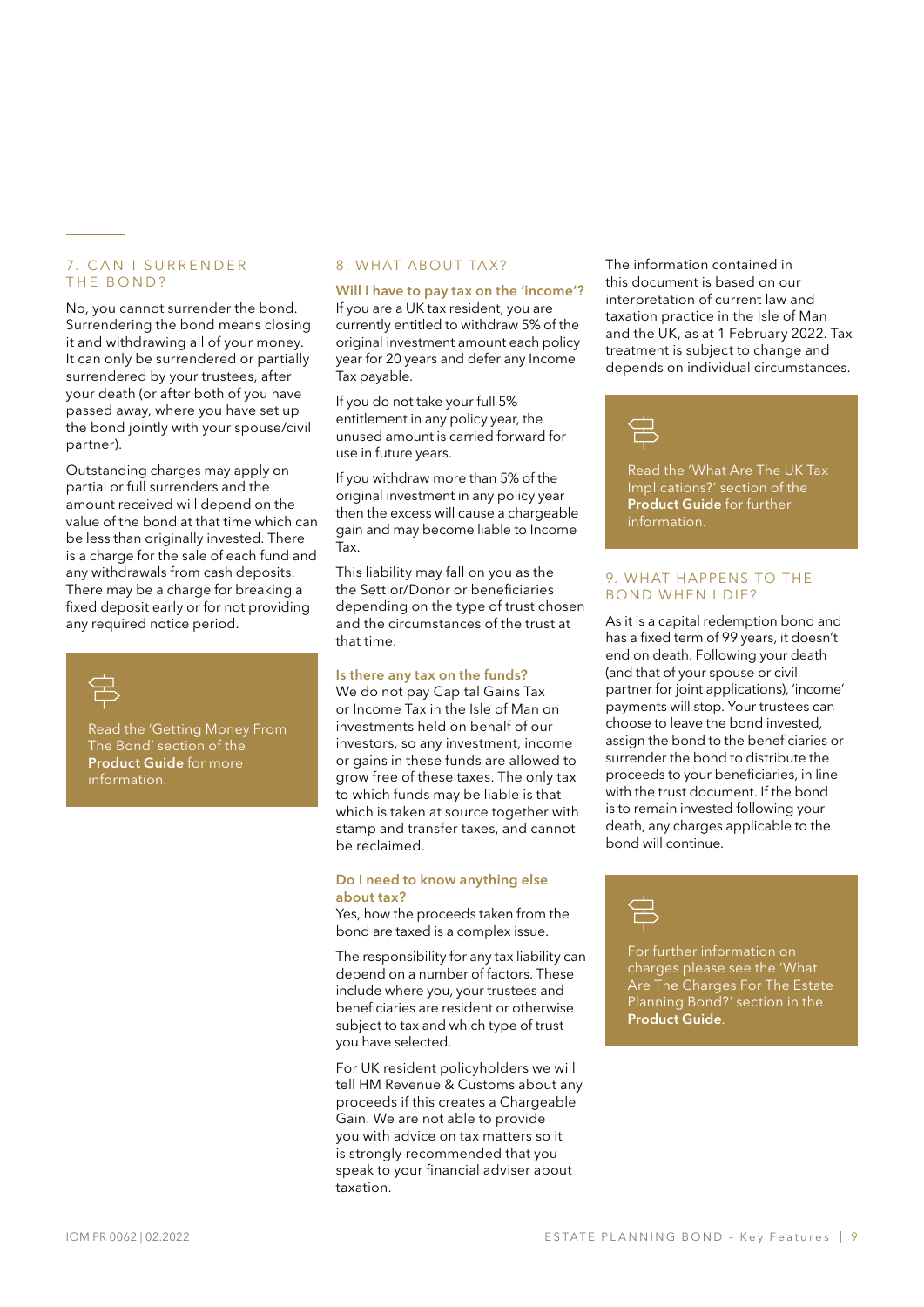## FURTHER INFORMATION

#### Authorised and regulated

We are authorised by the Isle of Man Financial Services Authority. We are not subject to the same regulatory system as the United Kingdom. In particular, we have different solvency, complaint and consumer protection rules.

Solvency is a measure of financial strength. Our solvency is regularly reviewed by the Isle of Man Financial Services Authority, who set minimum solvency margins to protect policyholders.

#### Compensation

We are covered by the Isle of Man Life Assurance (Compensation of Policyholders) Regulations 1991. If we cannot meet our obligations, the policyholder will be entitled to claim up to 90% of our liabilities to them as compensation from the Scheme.

If you are a UK investor, and we cannot meet our obligations, the policyholder may be able to claim cover for 90% of the value of the bond from the UK Financial Services Compensation Scheme. However, as we are not subject to the same regulatory system, this position could change in the future. We understand that any claim to the UK Scheme will take into consideration any payment from the Isle of Man Scheme. Please speak to your financial adviser for further eligibility.

The Isle of Man Scheme may reduce any claim if the policyholder is protected under any other compensation scheme. In common with all Isle of Man life insurers, if there is a call on the Scheme, by another participating life insurer, we may be required to pay a levy of up to 2% of our policyholder funds to the Scheme. Where such a levy is made, the value of the bond is likely to be reduced by an equivalent percentage.

As the assets linked to the value of the bond are held in our name, the policyholder does not have any automatic rights to compensation should the underlying fund manager or deposit taker fail. In these circumstances our liability to the policyholder will be limited to such amounts, if any, that we can recover from any third party.

#### LAW AND LANGUAGE

The Estate Planning Bond is made up of a series of identical policies and a Trust.

- › The policies are governed by Manx law. The Isle of Man Courts shall have exclusive jurisdiction to decide any dispute that arises in connection with any such policy. Any waiver of such exclusive jurisdiction shall be at our discretion and exercised reasonably
- $\rightarrow$  The Trust is governed by the Law of England and Wales.

Your contract documents will be in English and any communications we send to you will be in English.

#### Financial advisers

Your financial adviser will provide you with information regarding their identity, the capacity in which they are acting and their address for future communications. If you have any questions regarding the Estate Planning Bond, please contact your financial adviser.

#### KEY FEATURES DOCUMENT & PERSONAL ILLUSTRATION INFORMATION

If the Personal Illustration you have been given contains an expiry date, and you wish to make an application after this date, ask your financial adviser for a new Personal Illustration, Key Features Document and any applicable disclosure documents.

If the intention is to request us to pay charges for advice on your or the trustees' behalf, either from your payment to us or from the value of the bond, please make sure the details of the charge match those shown on the Personal Illustration provided to you by your financial adviser.

This Key Features Document was produced in 1 February 2022. If you are not sure if you have the most up-to-date version, ask your financial adviser.

#### Terms and Conditions

These Key Features give a summary of the Estate Planning Bond. They don't include all the definitions, exclusions, and terms and conditions. These are shown in the Policy Schedule and Policy Conditions.

If you would like a copy ask your financial adviser or us.

Read the 'Some Important Information' section in the Product Guide for more information.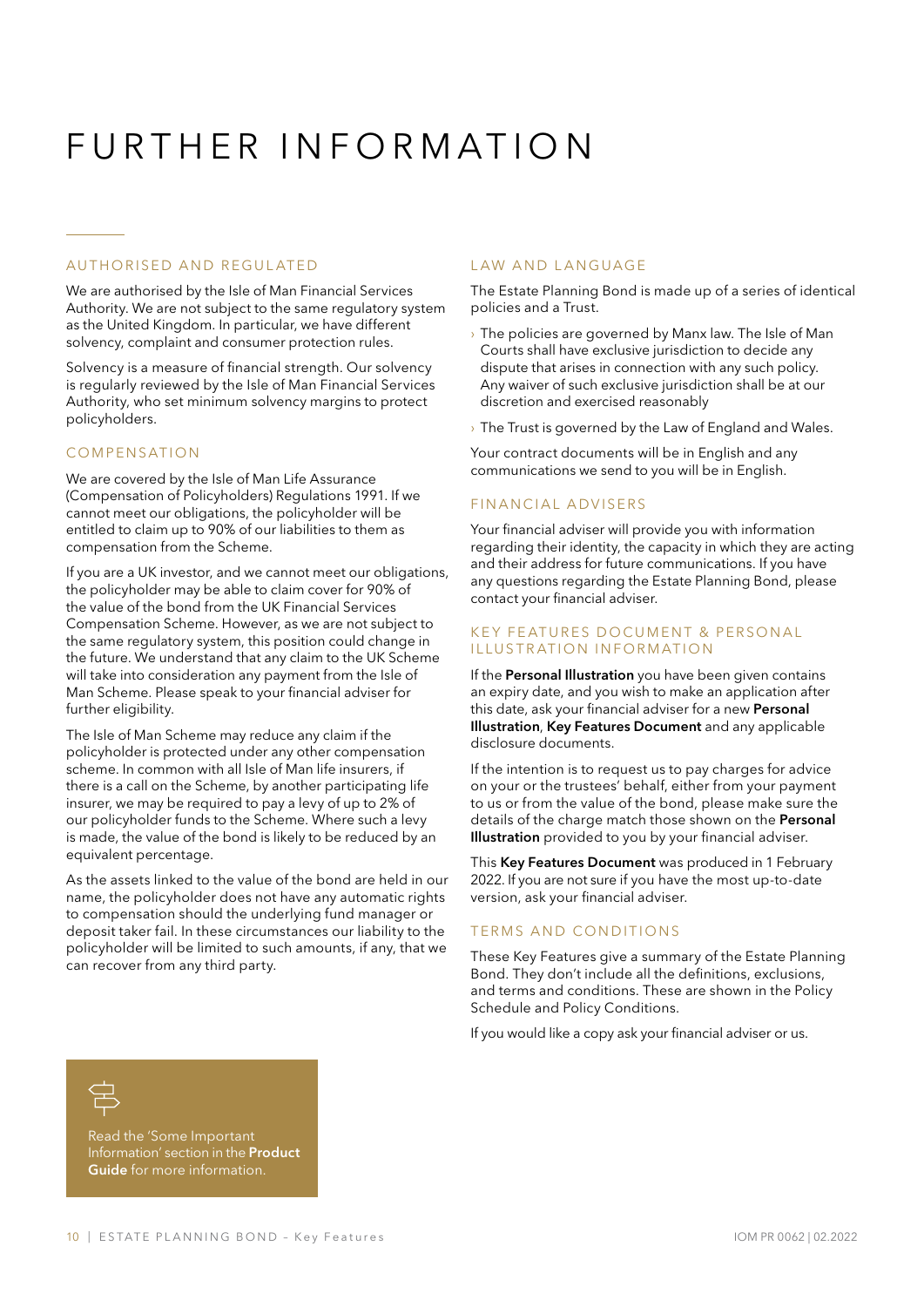### COMPLAINTS

We will do everything in our power to prevent a complaint and in many cases, we can resolve the issue direct with you or your trustees.

If, for any reason, you are dissatisfied with our service, please address your complaint to our Customer Experience Manager. Our details are in the 'Contact Us' section.

Complaints we cannot resolve can be referred to the Financial Services Ombudsman Scheme for the Isle of Man. You are not eligible to make a complaint against us to the UK Financial Ombudsman Service.

The Scheme is specifically aimed at individuals, which means that complaints from companies (including Corporate Trustees) are excluded.

Making a complaint will not affect your right to take legal proceedings during mediation. However, if you elect to have your case referred to the Ombudsman then, other than on a point of law, their decision is binding on you and Utmost.

#### The Ombudsman's contact details are:

Post: The Financial Services Ombudsman Thie Slieau Whallian Foxdale Road St John's Isle of Man IM4 3AS British Isles

Tel:  $+44(0)1624686500$ 

Web: www.gov.im/ombudsman